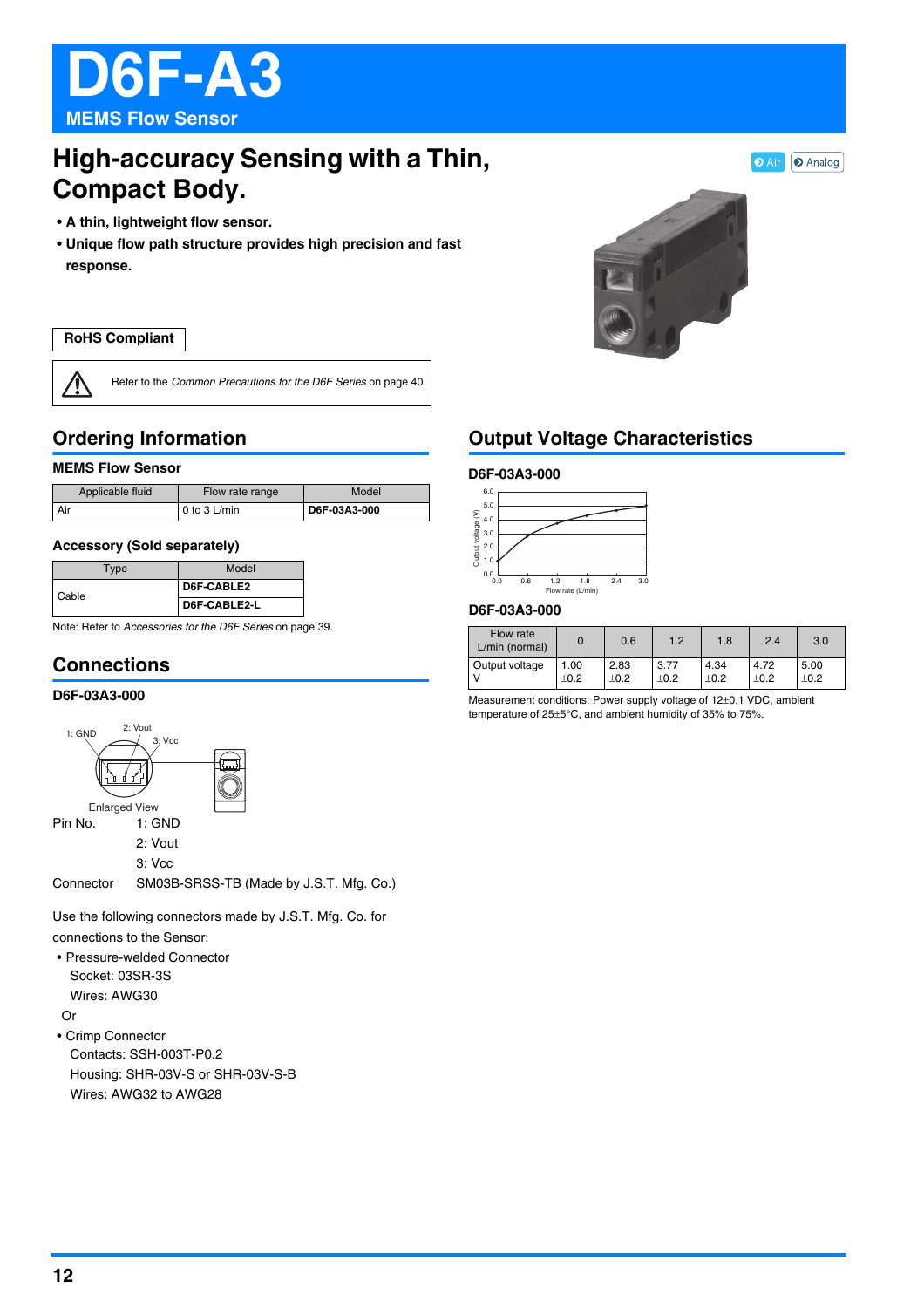### **Characteristics/Performance**

| Model                               | D6F-03A3-000                                                                                                 |
|-------------------------------------|--------------------------------------------------------------------------------------------------------------|
| Flow Range (See note 1.)            | 0 to $3$ L/min                                                                                               |
| Calibration Gas (See note 2.)       | Air                                                                                                          |
| Flow Port Type                      | M5 thread                                                                                                    |
| <b>Electrical Connection</b>        | Three-pin connector                                                                                          |
| <b>Power Supply</b>                 | 10.8 to 26.4 VDC                                                                                             |
| <b>Current Consumption</b>          | 15 mA max. with no load, with a Vcc of 12 to 24 VDC, and at 25°C                                             |
| Output Voltage                      | 1 to 5 VDC (non-linear output, load resistance of 10 $k\Omega$ )                                             |
| Accuracy                            | $\pm 5\%$ FS (25 $\degree$ C characteristic)                                                                 |
| Repeatability (See note 3.)         | $\pm 0.7\%$ FS                                                                                               |
| Output Voltage (Max.)               | 5.7 VDC (Load resistance: 10 k $\Omega$ )                                                                    |
| Output Voltage (Min.)               | 0 VDC (Load resistance: 10 $k\Omega$ )                                                                       |
| <b>Rated Power Supply Voltage</b>   | 26.4 VDC                                                                                                     |
| <b>Rated Output Voltage</b>         | 6 VDC                                                                                                        |
| Case                                | <b>PPS</b>                                                                                                   |
| Degree of Protection                | IEC IP40 (Excluding tubing sections.)                                                                        |
| <b>Withstand Pressure</b>           | 200 kPa                                                                                                      |
| Pressure Drop (See note 3.)         | 0.45 kPa                                                                                                     |
| Operating Temperature (See note 4.) | 0 to $50^{\circ}$ C                                                                                          |
| Operating Humidity (See note 4.)    | 35% to 85%                                                                                                   |
| Storage Temperature (See note 4.)   | $-10$ to 60 $\degree$ C                                                                                      |
| Storage Humidity (See note 4.)      | 35% to 85%                                                                                                   |
| <b>Temperature Characteristics</b>  | ±5% FS for 25°C characteristic at an ambient temperature of 0 to 50°C                                        |
| <b>Insulation Resistance</b>        | Between Sensor outer cover and lead terminals: 20 $\text{M}\Omega$ min. (at 500 VDC)                         |
| <b>Dielectric Strength</b>          | Between Sensor outer cover and lead terminals: 500 VAC, 50/60 Hz min. for 1 min (leakage current: 1 mA max.) |
| Weight                              | 5.3 <sub>g</sub>                                                                                             |

Note: 1. Volumetric flow rate at 0°C, 101.3 kPa.

Note: 2. Dry gas. (must not contain large particles, e.g., dust, oil, or mist.)

Note: 3. Reference (typical)

Note: 4. With no condensation or icing.

### **Dimensions** (Unit: mm)

### ● **MEMS Flow Sensors**

**D6F-03A3-000**